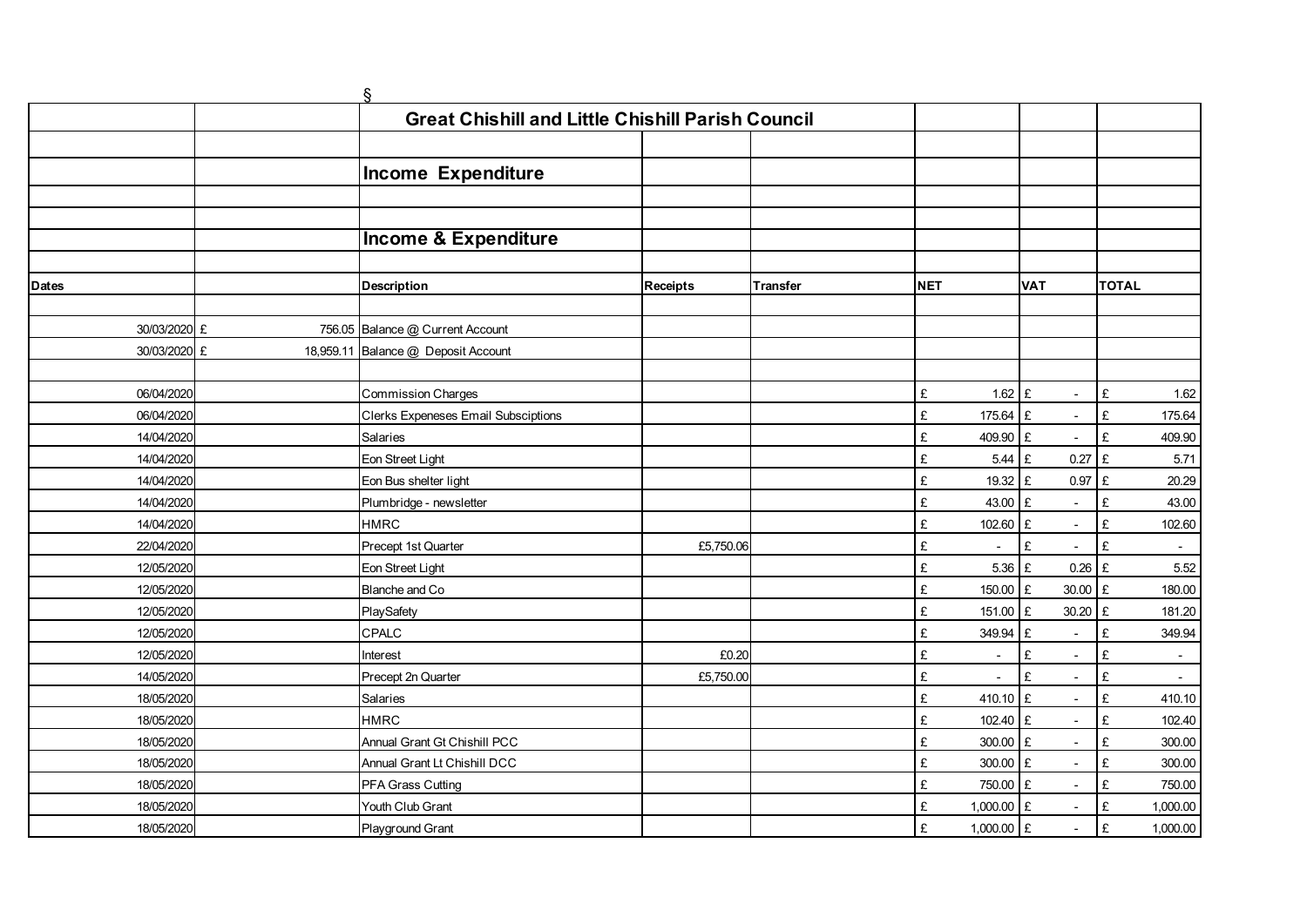| 18/05/2020 | PFA Grant                              |            |             | £<br>2,500.00       | £<br>$\sim$                              | $\pounds$<br>2,500.00            |
|------------|----------------------------------------|------------|-------------|---------------------|------------------------------------------|----------------------------------|
| 18/05/2020 | Village Hall Grant                     |            |             | £<br>3,000.00       | £<br>$\sim$                              | £<br>3,000.00                    |
| 08/06/2020 | Interest Deposit Account               | £4.66      |             | £<br>$\blacksquare$ | £<br>$\overline{\phantom{a}}$            | £<br>$\sim$                      |
| 15/06/2020 | Interest                               | £0.16      |             | £                   | £                                        | £<br>$\overline{a}$              |
| 15/06/2020 | Salaries                               |            |             | £<br>409.90         | £<br>$\overline{a}$                      | £<br>409.90                      |
| 15/06/2020 | <b>HMRC</b>                            |            |             | £<br>102.60         | £<br>$\sim$                              | £<br>102.60                      |
| 17/06/2020 | <b>Grass Cutting Grant CCC</b>         | £764.07    |             | £                   | £                                        | £<br>$\overline{\phantom{a}}$    |
| 26/06/2020 | <b>IFO Subscriptions</b>               |            |             | £<br>35.00 £        | $\overline{\phantom{a}}$                 | £<br>35.00                       |
| 13/07/2020 | Salaries                               |            |             | 410.00 £<br>£       | $\sim$                                   | £<br>410.00                      |
| 13/07/2020 | Eon Bus shelter light                  |            |             | £<br>5.26           | £<br>$0.36$ £                            | 5.52                             |
| 13/07/2020 | Eon Bus shelter light                  |            |             | £<br>5.44           | £<br>0.27                                | $\pounds$<br>5.71                |
| 13/07/2020 | Communicorp Sub                        |            |             | £<br>12.00          | £                                        | £<br>12.00                       |
| 13/07/2020 | <b>HMRC</b>                            |            |             | £<br>102.40 £       | $\overline{\phantom{a}}$                 | £<br>102.40                      |
| 13/07/2020 | Plumbridge - newsletter                |            |             | £<br>43.00          | £<br>$\overline{a}$                      | £<br>43.00                       |
| 23/07/2020 | Andrew Brown                           |            |             | £<br>600.00         | £<br>$\overline{a}$                      | £<br>600.00                      |
| 03/08/2020 | <b>Commission Charges</b>              |            |             | £<br>1.77           | £<br>$\overline{\phantom{a}}$            | £<br>1.77                        |
| 13/08/2020 | Interest                               | £0.06      |             | £                   | £<br>$\blacksquare$                      | £<br>÷.                          |
| 17/08/2020 | Salaries                               |            |             | 409.90 £<br>£       | $\overline{\phantom{a}}$                 | £<br>409.90                      |
| 17/08/2020 | Expenses to Clerk re Weebly Website    |            |             | £<br>38.11 £        | $\sim$                                   | £<br>38.11                       |
| 17/08/2020 | Eon Bus shelter light                  |            |             | £<br>5.44           | £<br>0.27                                | $\pounds$<br>5.71                |
| 17/08/2020 | <b>HMRC</b>                            |            |             | 102.60 £<br>£       | $\blacksquare$                           | £<br>102.60                      |
| 17/08/2020 | G&R Verge Cutting                      |            |             | £<br>1,300.00       | $\mathbf{f}$<br>$\overline{\phantom{a}}$ | £<br>1,300.00                    |
| 17/08/2020 | <b>Transfer from Deposit Account</b>   |            | £1,000.00 £ |                     | £                                        | £                                |
| 28/09/2020 | E&E Plumbridge - Newsletter            |            |             | £<br>43.00          | £<br>$\sim$                              | £<br>43.00                       |
| 28/08/2020 | Arthur J Gallagher - Insurance renewal |            |             | £<br>1,209.04       | £                                        | £<br>1,209.04                    |
| 28/08/2020 | Transfer from Deposit Account          |            | £1,500.00 £ | ÷,                  | £<br>$\overline{\phantom{a}}$            | £<br>$\overline{\phantom{a}}$    |
| 07/09/2020 | <b>Commission Charges</b>              |            |             | £<br>3.78           | £<br>$\overline{\phantom{a}}$            | £<br>3.78                        |
| 07/09/2020 | Interest                               | £2.35      |             | £                   | £<br>÷,                                  | £<br>L.                          |
| 14/09/2020 | Salaries                               |            |             | £<br>409.90         | £<br>$\overline{a}$                      | £<br>409.90                      |
| 14/09/2020 | Eon Street Light                       |            |             | $5.44 \tE$<br>£     | 0.27                                     | $\pounds$<br>5.71                |
| 14/09/2020 | <b>HMRC</b>                            |            |             | £<br>102.60 £       | $\overline{\phantom{a}}$                 | £<br>102.60                      |
| 14/02/2020 | Interest                               | £0.02      |             | £<br>$\overline{a}$ | £<br>$\blacksquare$                      | £<br>$\sim$                      |
| 25/09/2020 | Precept 2nd Half                       | £11,500.00 |             | £                   | £                                        | £<br>$\mathcal{L}_{\mathcal{A}}$ |
| 05/10/2020 | <b>Commission Charges</b>              |            |             | £<br>$4.08$ £       | $\overline{\phantom{a}}$                 | £<br>4.08                        |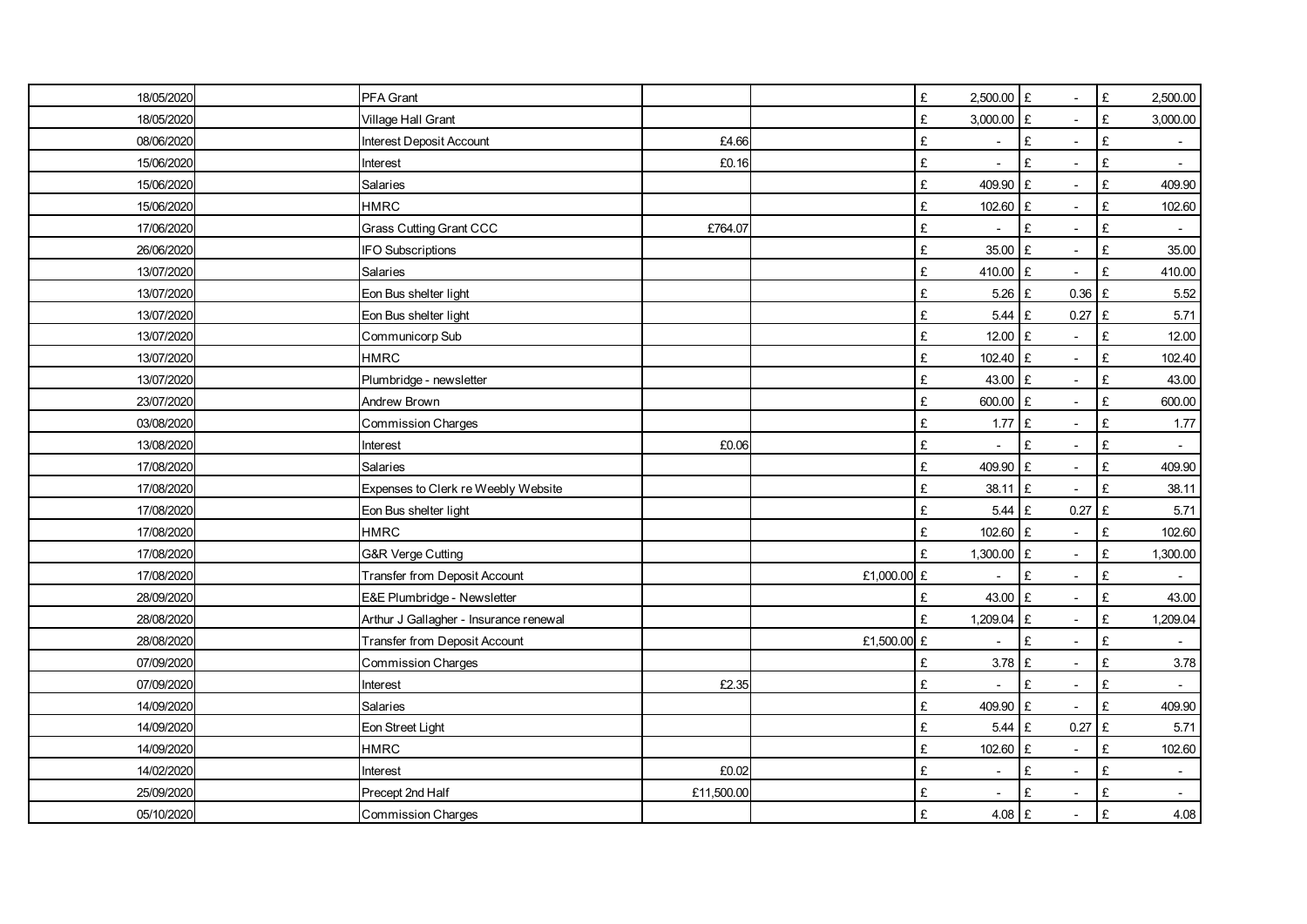| 12/10/2020 | Transfer to Deposit account        |         | £9,000.00 £ |                               | £<br>$\overline{\phantom{a}}$         | $\pounds$<br>$\blacksquare$      |
|------------|------------------------------------|---------|-------------|-------------------------------|---------------------------------------|----------------------------------|
| 12/10/2020 | Eon Bus shelter light              |         |             | £<br>5.26                     | £<br>$0.26$ £                         | 5.52                             |
| 12/10/2020 | Eon Street Light                   |         |             | £<br>38.81 £                  | $1.99$ £                              | 40.80                            |
| 12/10/2020 | <b>G&amp;R Verge Cutting</b>       |         |             | £<br>520.00                   | $\pounds$                             | £<br>520.00                      |
| 13/10/2020 | Interest                           |         | £0.06 £     | $\overline{\phantom{a}}$      | £<br>$\overline{\phantom{a}}$         | £<br>$\overline{\phantom{a}}$    |
| 19/10/2020 | Salaries                           |         |             | £<br>410.10                   | £<br>$\sim$                           | £<br>410.10                      |
| 19/10/2020 | <b>HMRC</b>                        |         |             | £<br>102.40                   | $\pounds$<br>$\overline{\phantom{a}}$ | £<br>102.40                      |
| 28/10/2020 | Cambs Acre Subs                    |         |             | £<br>47.50 £                  | 9.50 E                                | 57.00                            |
| 28/10/2020 | PKF Little John                    |         |             | 200.00 £<br>£                 | 40.00 £                               | 240.00                           |
| 28/10/2020 | Gt Chishill Windmill Group         |         |             | 2,500.00 £<br>£               | $\overline{\phantom{a}}$              | $\pounds$<br>2,500.00            |
| 28/10/2020 | <b>Fleurets Limited</b>            |         |             | £<br>2,750.00                 | £<br>550.00 £                         | 3,300.00                         |
| 28/10/2020 | Transfer from Deposit Account      |         | £2,500.00 £ |                               | £                                     | £                                |
| 28/10/2020 | Transfer from Deposit Account      |         | £3,000.00 £ |                               | £<br>$\sim$                           | £<br>$\mathcal{L}^{\mathcal{L}}$ |
| 04/11/2020 | <b>Commission Charges</b>          |         |             | £<br>3.93                     | £<br>$\overline{\phantom{a}}$         | £<br>3.93                        |
| 12/11/2020 | <b>SCDC COVID Payment</b>          | £200.00 |             | £<br>$\blacksquare$           | £<br>$\blacksquare$                   | £<br>$\blacksquare$              |
| 13/11/2020 | Interest                           | £0.01   |             | £<br>$\blacksquare$           | £<br>$\overline{\phantom{a}}$         | £<br>$\overline{\phantom{a}}$    |
| 16/11/2020 | Expenses to Clerk for the wreath   |         |             | £<br>36.00                    | £<br>$\overline{a}$                   | £<br>36.00                       |
| 16/11/2020 | Salaries                           |         |             | £<br>410.10 £                 | $\blacksquare$                        | £<br>410.10                      |
| 16/11/2020 | <b>HMRC</b>                        |         |             | 102.40 £<br>£                 | $\overline{\phantom{a}}$              | £<br>102.40                      |
| 27/11/2020 | <b>HMRC Vat Return</b>             | £49.99  |             | £<br>$\blacksquare$           | £<br>$\overline{\phantom{a}}$         | £<br>$\blacksquare$              |
| 07/12/2020 | Interest                           | £0.44   |             | £<br>$\overline{\phantom{a}}$ | £<br>$\overline{\phantom{a}}$         | £<br>$\sim$                      |
| 07/12/2020 | Commission Charges                 |         |             | £<br>3.69                     | £<br>$\sim$                           | £<br>3.69                        |
| 14/12/2020 | Interest                           | £0.01   |             | £                             | £<br>$\overline{\phantom{a}}$         | £                                |
| 15/12/2020 | Chishill Charity Transfer to Clerk |         |             | £<br>120.00                   | £<br>$\blacksquare$                   | £<br>120.00                      |
| 15/12/2020 | Clerks Expenses Christmas Card     |         |             | £<br>9.00                     | £                                     | £<br>9.00                        |
| 15/12/2020 | Clerks Expenses Christmas Gifts    |         |             | £<br>41.11                    | £<br>$\blacksquare$                   | £<br>41.11                       |
| 15/12/2020 | Salaries                           |         |             | £<br>409.90                   | £<br>$\overline{a}$                   | £<br>409.90                      |
| 15/12/2020 | Eon Bus shelter light              |         |             | £<br>10.70 £                  | $0.53$ £                              | 11.23                            |
| 15/12/2020 | <b>HMRC</b>                        |         |             | 102.60 £<br>£                 | $\blacksquare$                        | £<br>102.60                      |
| 15/12/2020 | CCC Trade Bin Waste                |         |             | £<br>522.60                   | £<br>$\overline{\phantom{a}}$         | £<br>522.60                      |
| 15/12/2020 | Transfer from Deposit Account      |         | £1,000.00 £ | $\blacksquare$                | £<br>$\blacksquare$                   | £                                |
| 29/12/2020 | <b>SLCC Subs</b>                   |         |             | £<br>112.00                   | £<br>$\overline{\phantom{a}}$         | £<br>112.00                      |
| 07/01/2021 | <b>Commission Charges</b>          |         |             | £<br>1.77                     | £                                     | £<br>1.77                        |
| 11/01/2021 | Eon                                |         |             | £<br>$5.44 \tE$               | $0.27$ £                              | 5.71                             |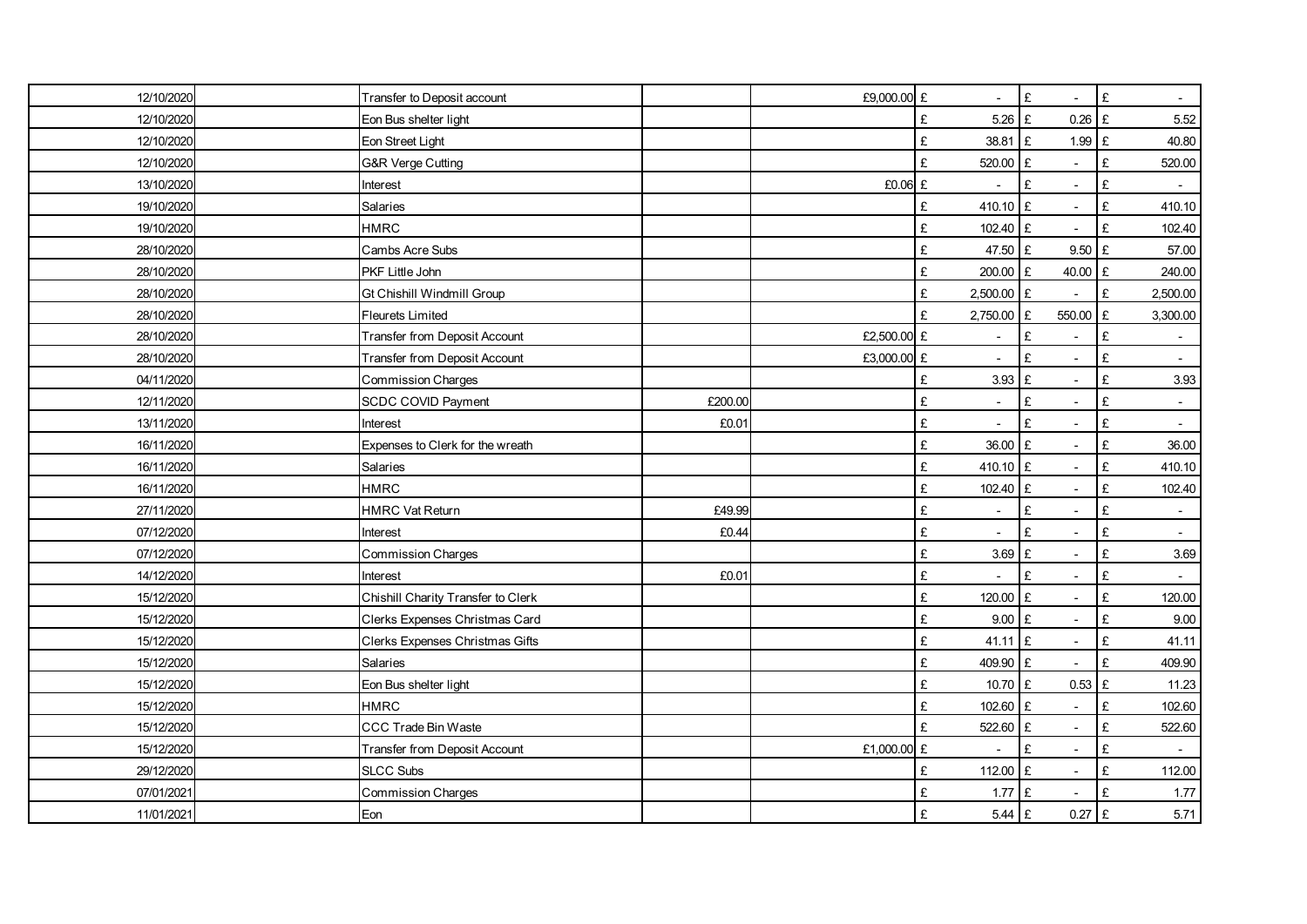| 11/01/2021 | Eon                                        |                 |             | £<br>19.53 £                  | $0.96$ £                              | 20.51                            |
|------------|--------------------------------------------|-----------------|-------------|-------------------------------|---------------------------------------|----------------------------------|
| 11/01/2021 | Plumbridge - newsletter                    |                 |             | £<br>43.00                    | £                                     | £<br>43.00                       |
| 11/01/2021 | Plumbridge - newsletter                    |                 |             | 43.00 £<br>£                  | $\blacksquare$                        | £<br>43.00                       |
| 11/01/2021 | Plumbridge - newsletter                    |                 |             | £<br>43.00                    | £<br>$\overline{a}$                   | £<br>43.00                       |
| 11/01/2021 | Credit Note from Fleurets                  | £300.00         |             | £<br>$\overline{\phantom{a}}$ | £<br>$\overline{\phantom{a}}$         | £<br>$\blacksquare$              |
| 11/01/2021 | Transfer from Deposit Account              |                 | £1,000.00 £ | $\blacksquare$                | £<br>$\blacksquare$                   | £<br>$\sim$                      |
| 18/01/2021 | Plumbridge - newsletter                    |                 |             | £<br>43.00                    | $\pounds$<br>÷,                       | £<br>43.00                       |
| 18/01/2021 | Salaries                                   |                 |             | 410.10 £<br>£                 | $\blacksquare$                        | $\pounds$<br>410.10              |
| 18/01/2021 | <b>HMRC</b>                                |                 |             | 102.40 £<br>£                 | L,                                    | £<br>102.40                      |
| 18/01/2021 | Chishill Childrens Party (Chishill Chimps) |                 |             | £<br>200.00                   | $\pounds$<br>$\overline{\phantom{a}}$ | £<br>200.00                      |
| 18/01/2021 | Plumbridge - newsletter                    |                 |             | 86.00<br>£                    | £<br>$\blacksquare$                   | 86.00<br>£                       |
| 04/02/2021 | <b>Commission Charges</b>                  |                 |             | $7.47 \tE$<br>£               | $\overline{a}$                        | £<br>$7.47$                      |
| 15/02/2021 | Salaries                                   |                 |             | £<br>410.10 £                 |                                       | £<br>410.10                      |
| 15/02/2021 | Eon                                        |                 |             | $5.44 \tE$<br>£               | $0.27$ £                              | 5.71                             |
| 15/02/2021 | <b>HMRC</b>                                |                 |             | £<br>102.40                   | £<br>$\overline{\phantom{a}}$         | £<br>102.40                      |
| 15/02/2021 | <b>Transfer from Deposit Account</b>       |                 | £1,000.00 £ | $\blacksquare$                | £<br>$\overline{\phantom{a}}$         | £<br>$\sim$                      |
| 19/02/2021 | Community Shares Company                   |                 |             | £<br>1,200.00                 | 240.00 £<br>£                         | 1,440.00                         |
| 19/02/2021 | Transfer from Deposit Account              |                 | £1,000.00 £ | $\blacksquare$                | £                                     | £<br>$\blacksquare$              |
| 08/03/2021 | Interest                                   | £0.40           |             | £<br>$\sim$                   | £<br>$\blacksquare$                   | £<br>$\mathcal{L}_{\mathcal{A}}$ |
| 08/03/2021 | Commission Charges                         |                 |             | £<br>2.70                     | £<br>$\overline{\phantom{a}}$         | £<br>2.70                        |
| 15/03/2021 | Salaries                                   |                 |             | £<br>409.90 £                 | $\overline{\phantom{a}}$              | £<br>409.90                      |
| 15/03/2021 | Eon Street Light                           |                 |             | £<br>4.91                     | £<br>$0.25$ £                         | 5.15                             |
| 15/03/2021 | <b>HMRC</b>                                |                 |             | £<br>102.60 £                 | $\overline{\phantom{a}}$              | £<br>102.60                      |
| 15/03/2021 | Interest                                   | £0.01           |             | £<br>$\blacksquare$           | £<br>$\blacksquare$                   | £                                |
|            |                                            | £24,322.44      |             | £27,838.44                    | £906.90                               | £28,745.15                       |
|            |                                            |                 |             |                               |                                       |                                  |
|            |                                            | Precept         | £22,500.00  |                               |                                       |                                  |
|            |                                            | Precept 2011/12 | £22,500.00  |                               |                                       |                                  |
|            |                                            | Precept 2012/13 | £22,500.00  |                               |                                       |                                  |
|            |                                            | Precept 2014/15 | £22,500.00  |                               |                                       |                                  |
|            |                                            | Precept 2015/16 | £22,500.00  |                               |                                       |                                  |
|            |                                            | Precept 2016/17 | £22,500.00  |                               |                                       |                                  |
|            |                                            | Precept 2017/18 | £22,500.00  |                               |                                       |                                  |
|            |                                            | Precept 2018/19 | £22,500.00  |                               |                                       |                                  |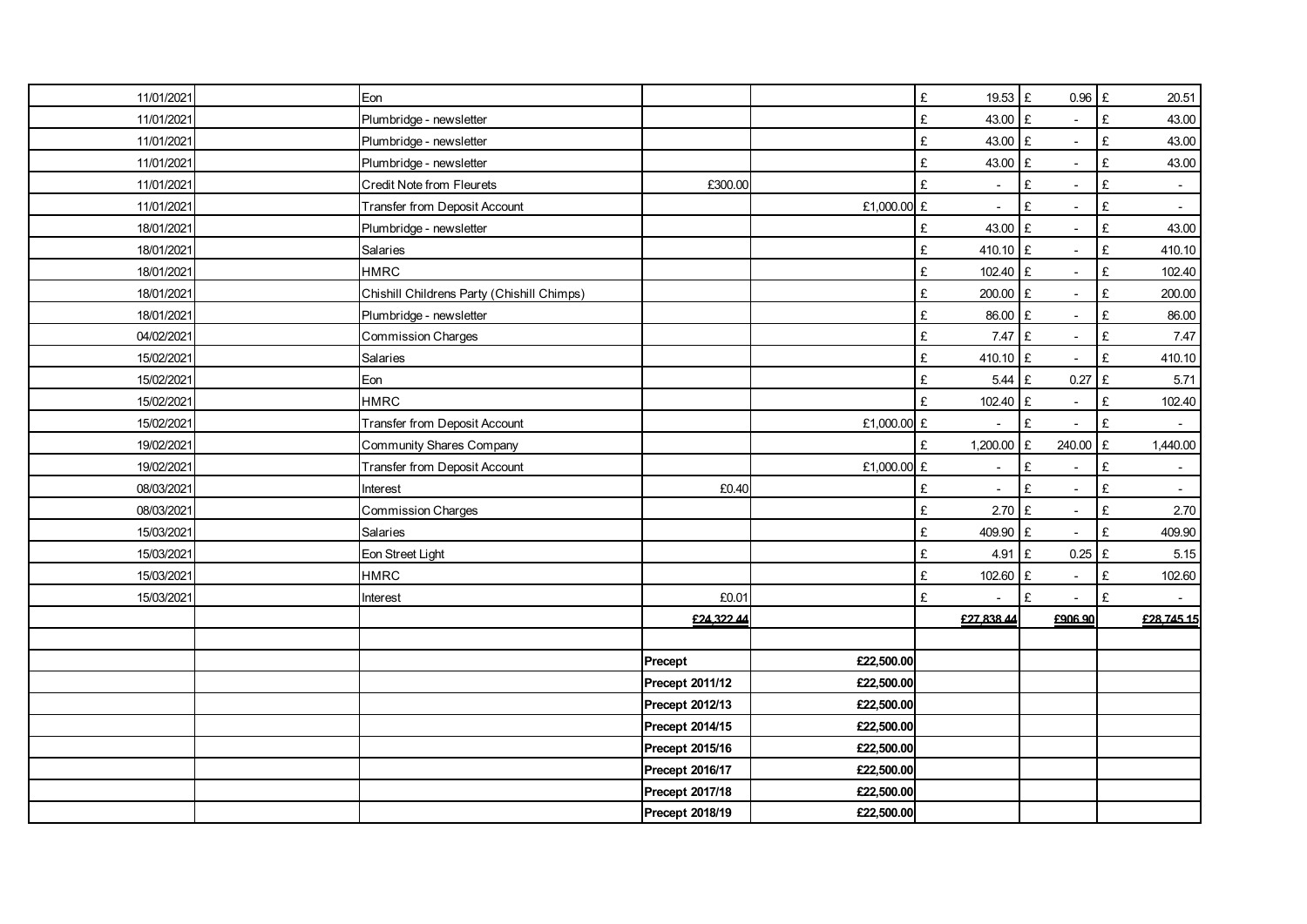|  |                                     | <b>Precept 2019/20</b> | £23,000.00 |  |  |
|--|-------------------------------------|------------------------|------------|--|--|
|  |                                     | Precept 2020/21        | £23,000.00 |  |  |
|  | Section 137 £8.32 per Electors Head | 491 Great Chishill     |            |  |  |
|  |                                     | 48 Little Chishill     |            |  |  |
|  |                                     | 399                    | 4,085      |  |  |
|  | 2021/22 will be £8.41               |                        |            |  |  |
|  |                                     |                        |            |  |  |
|  |                                     |                        |            |  |  |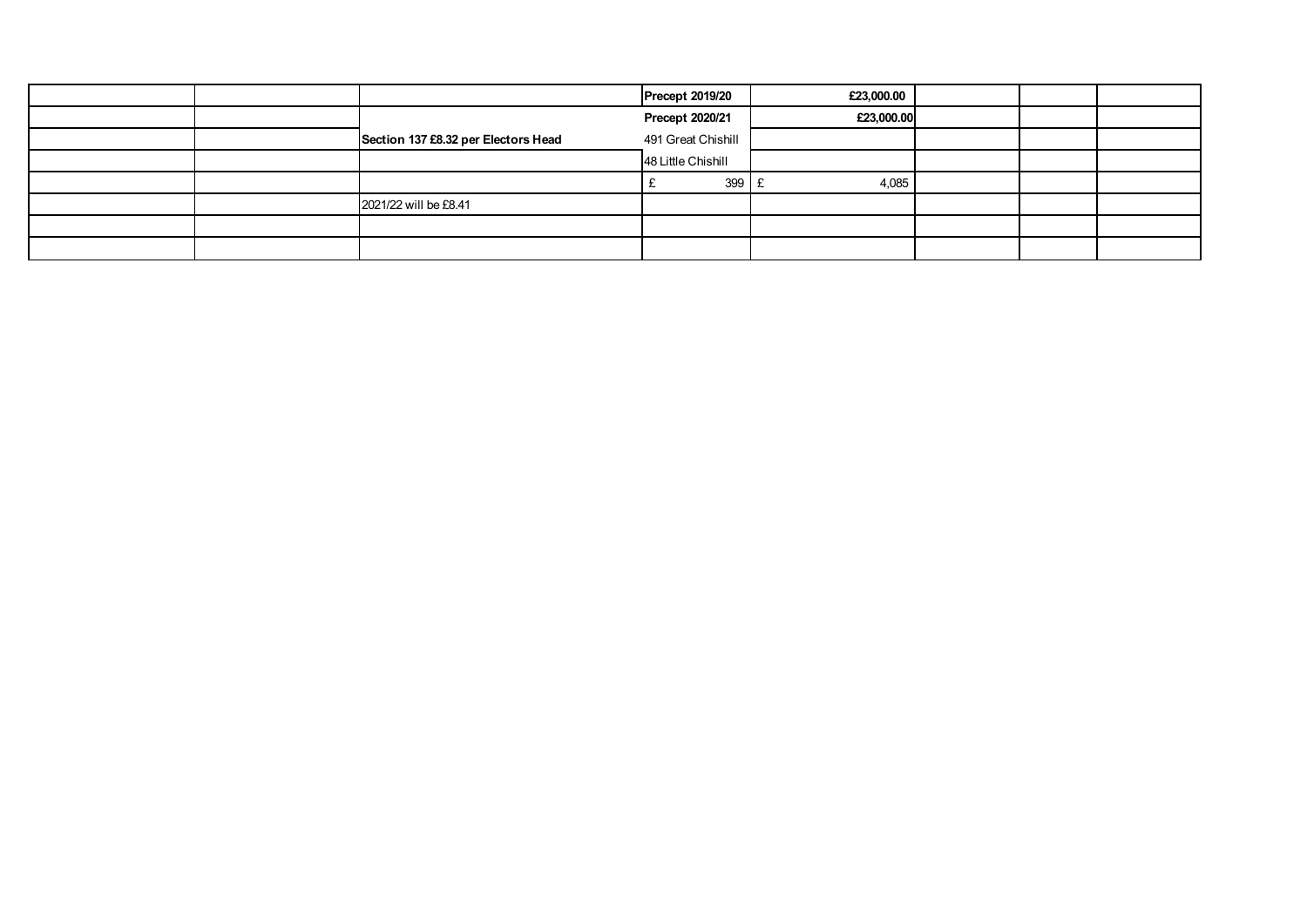| <b>CURRENT A/C</b> |           |   | <b>DEPOSIT</b> | TOTAL |           |
|--------------------|-----------|---|----------------|-------|-----------|
|                    |           |   |                |       |           |
| £                  | 1,620.65  |   |                |       |           |
| £                  | 17,055.94 |   |                |       |           |
|                    |           |   |                |       |           |
| £                  | 1,619.03  | £ | 17,055.94      | £     | 18,674.97 |
| £                  | 1,443.39  | £ | 17,055.94      | £     | 18,499.33 |
| £                  | 1,033.49  | £ | 17,055.94      | £     | 18,089.43 |
| £                  | 1,027.78  | £ | 17,055.94      | £     | 18,083.72 |
| £                  | 1,007.49  | £ | 17,055.94      | £     | 18,063.43 |
| £                  | 964.49    | £ | 17,055.94      | £     | 18,020.43 |
| £                  | 861.89    | £ | 17,055.94      | £     | 17,917.83 |
| £                  | 6,611.95  | £ | 17,055.94      | £     | 23,667.89 |
| £                  | 6,606.43  | £ | 17,055.94      | £     | 23,662.37 |
| £                  | 6,426.43  | £ | 17,055.94      | £     | 23,482.37 |
| £                  | 6,245.23  | £ | 17,055.94      | £     | 23,301.17 |
| £                  | 5,895.29  | £ | 17,055.94      | £     | 22,951.23 |
| £                  | 5,895.49  | £ | 17,055.94      | £     | 22,951.43 |
| £                  | 11,645.49 | £ | 17,055.94      | £     | 28,701.43 |
| £                  | 11,235.39 | £ | 17,055.94      | £     | 28,291.33 |
| £                  | 11,132.99 | £ | 17,055.94      | £     | 28,188.93 |
| £                  | 10,832.99 | £ | 17,055.94      | £     | 27,888.93 |
| £                  | 10,532.99 | £ | 17,055.94      | £     | 27,588.93 |
| £                  | 9,782.99  | £ | 17,055.94      | £     | 26,838.93 |
| £                  | 8,782.99  | £ | 17,055.94      | £     | 25,838.93 |
| £                  | 7,782.99  | £ | 17,055.94      | £     | 24,838.93 |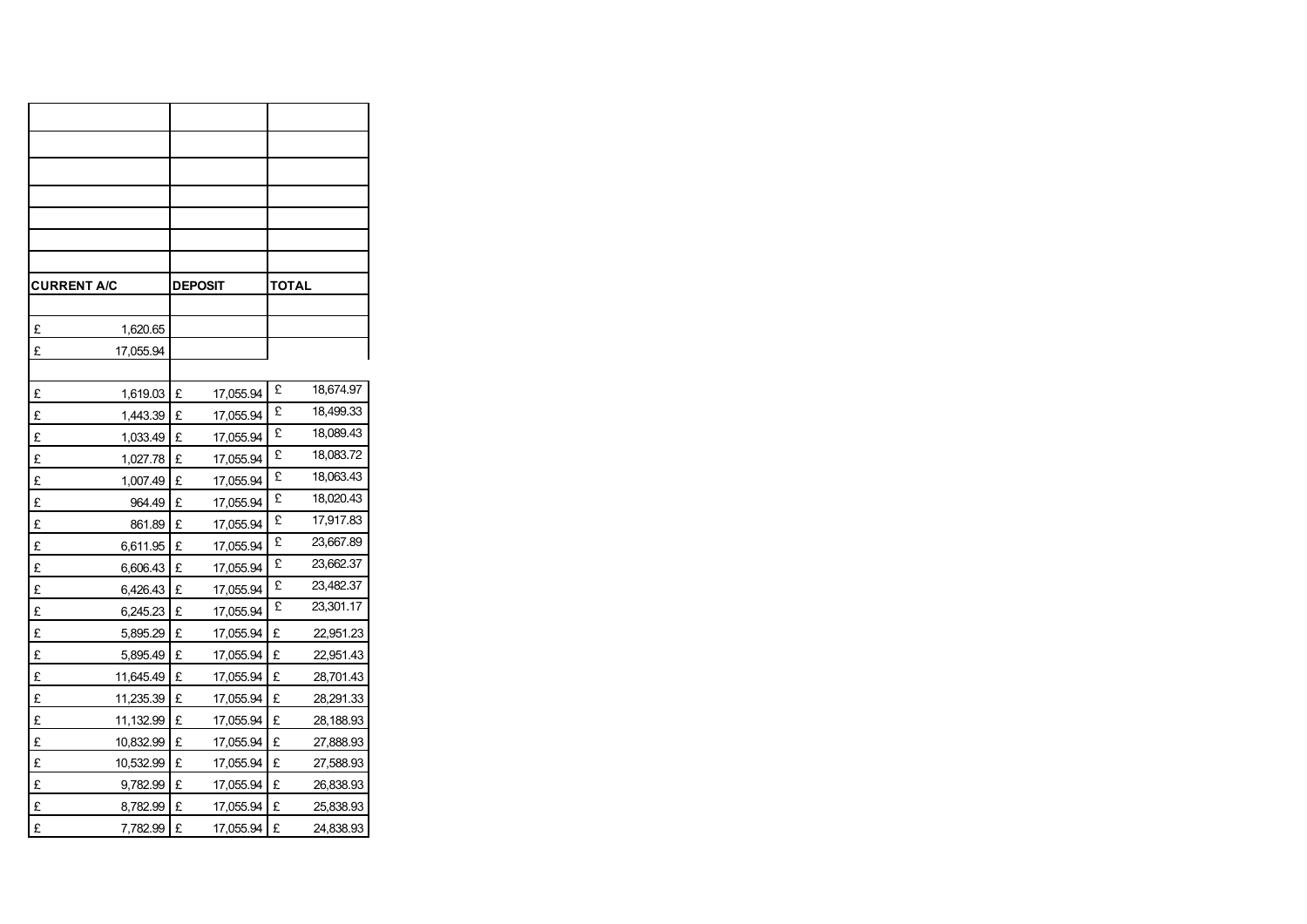| £  | 5,282.99  | £ | 17,055.94 | £ | 22,338.93 |
|----|-----------|---|-----------|---|-----------|
| £  | 2,282.99  | £ | 17,055.94 | £ | 19,338.93 |
| £  | 2,282.99  | £ | 17,060.59 | £ | 19,343.58 |
| £  | 2,283.15  | £ | 17,060.59 | £ | 19,343.74 |
| £  | 1,873.25  | £ | 17,060.59 | £ | 18,933.84 |
| £  | 1,770.65  | £ | 17,060.59 | £ | 18,831.24 |
| £  | 2,534.72  | £ | 17,060.59 | £ | 19,595.31 |
| £  | 2,499.72  | £ | 17,060.59 | £ | 19,560.31 |
| £  | 2,089.72  | £ | 17,060.59 | £ | 19,150.31 |
| £  | 2,084.20  | £ | 17,060.59 | £ | 19,144.79 |
| £  | 2,078.49  | £ | 17,060.59 | £ | 19,139.08 |
| £  | 2,066.49  | £ | 17,060.59 | £ | 19,127.08 |
| £  | 1,964.09  | £ | 17,060.59 | £ | 19,024.68 |
| £  | 1,921.09  | £ | 17,060.59 | £ | 18,981.68 |
| £  | 1,321.09  | £ | 17,060.59 | £ | 18,381.68 |
| £  | 1,319.32  | £ | 17,060.59 | £ | 18,379.91 |
| £  | 1,319.38  | £ | 17,060.59 | £ | 18,379.97 |
| £  | 909.48    | £ | 17,060.59 | £ | 17,970.07 |
| £  | 871.37    | £ | 17,060.59 | £ | 17,931.96 |
| £  | 865.66    | £ | 17,060.59 | £ | 17,926.25 |
| £  | 763.06    | £ | 17,060.59 | £ | 17,823.65 |
| -£ | 536.94    | £ | 17,060.59 | £ | 16,523.65 |
| £  | 463.06    | £ | 16,060.59 | £ | 16,523.65 |
| £  | 420.06    | £ | 16,060.59 | £ | 16,480.65 |
| ٠£ | 788.98    | £ | 16,060.59 | £ | 15,271.61 |
| £  | 711.02    | £ | 14,560.59 | £ | 15,271.61 |
| £  | 707.24    | £ | 14,560.59 | £ | 15,267.83 |
| £  | 707.24    | £ | 14,562.94 | £ | 15,270.18 |
| £  | 297.34    | £ | 14,562.94 | £ | 14,860.28 |
| £  | 291.63    | £ | 14,562.94 | £ | 14,854.57 |
| £  | 189.03    | £ | 14,562.94 | £ | 14,751.97 |
| £  | 189.05    | £ | 14,562.94 | £ | 14,751.99 |
| £  | 11,689.05 | £ | 14,562.94 | £ | 26,251.99 |
| £  | 11,684.97 | £ | 14,562.94 | £ | 26,247.91 |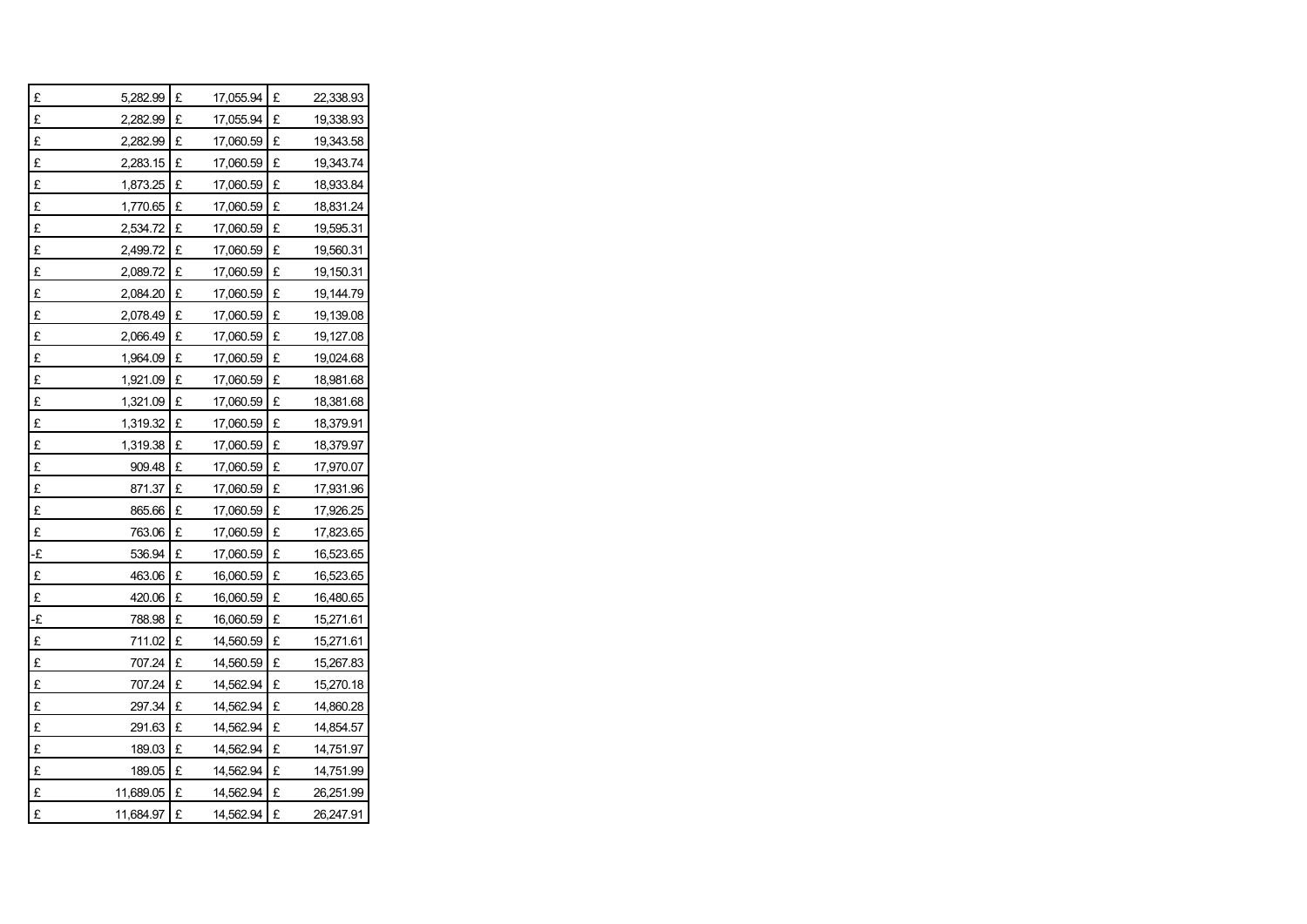| £             | 2,684.97 | £ | 23,562.94 | £ | 26,247.91 |
|---------------|----------|---|-----------|---|-----------|
| £             | 2,679.45 | £ | 23,562.94 | £ | 26,242.39 |
| £             | 2,638.65 | £ | 23,562.94 | £ | 26,201.59 |
| £             | 2,118.65 | £ | 23,562.94 | £ | 25,681.59 |
| £             | 2,118.71 | £ | 23,562.94 | £ | 25,681.65 |
| £             | 1,708.61 | £ | 23,562.94 | £ | 25,271.55 |
| £             | 1,606.21 | £ | 23,562.94 | £ | 25,169.15 |
| £             | 1,549.21 | £ | 23,562.94 | £ | 25,112.15 |
| £             | 1,309.21 | £ | 23,562.94 | £ | 24,872.15 |
| -£            | 1,190.79 | £ | 23,562.94 | £ | 22,372.15 |
| $-\mathbf{f}$ | 4,490.79 | £ | 23,562.94 | £ | 19,072.15 |
| -£            | 1,990.79 | £ | 21,062.94 | £ | 19,072.15 |
| £             | 1,009.21 | £ | 18,062.94 | £ | 19,072.15 |
| £             | 1,005.28 | £ | 18,062.94 | £ | 19,068.22 |
| £             | 1,205.28 | £ | 18,062.94 | £ | 19,268.22 |
| £             | 1,205.29 | £ | 18,062.94 | £ | 19,268.23 |
| £             | 1,169.29 | £ | 18,062.94 | £ | 19,232.23 |
| £             | 759.19   | £ | 18,062.94 | £ | 18,822.13 |
| £             | 656.79   | £ | 18,062.94 | £ | 18,719.73 |
| £             | 706.78   | £ | 18,062.94 | £ | 18,769.72 |
| £             | 706.78   | £ | 18,063.38 | £ | 18,770.16 |
| £             | 703.09   | £ | 18,063.38 | £ | 18,766.47 |
| £             | 703.10   | £ | 18,063.38 | £ | 18,766.48 |
| £             | 583.10   | £ | 18,063.38 | £ | 18,646.48 |
| £             | 574.10   | £ | 18,063.38 | £ | 18,637.48 |
| £             | 532.99   | £ | 18,063.38 | £ | 18,596.37 |
| £             | 123.09   | £ | 18,063.38 | £ | 18,186.47 |
| £             | 111.86   | £ | 18,063.38 | £ | 18,175.24 |
| £             | 9.26     | £ | 18,063.38 | £ | 18,072.64 |
| -£            | 513.34   | £ | 18,063.38 | £ | 17,550.04 |
| £             | 486.66   | £ | 17,063.38 | £ | 17,550.04 |
| £             | 374.66   | £ | 17,063.38 | £ | 17,438.04 |
| £             | 372.89   | £ | 17,063.38 | £ | 17,436.27 |
| £             | 367.18   | £ | 17,063.38 | £ | 17,430.56 |